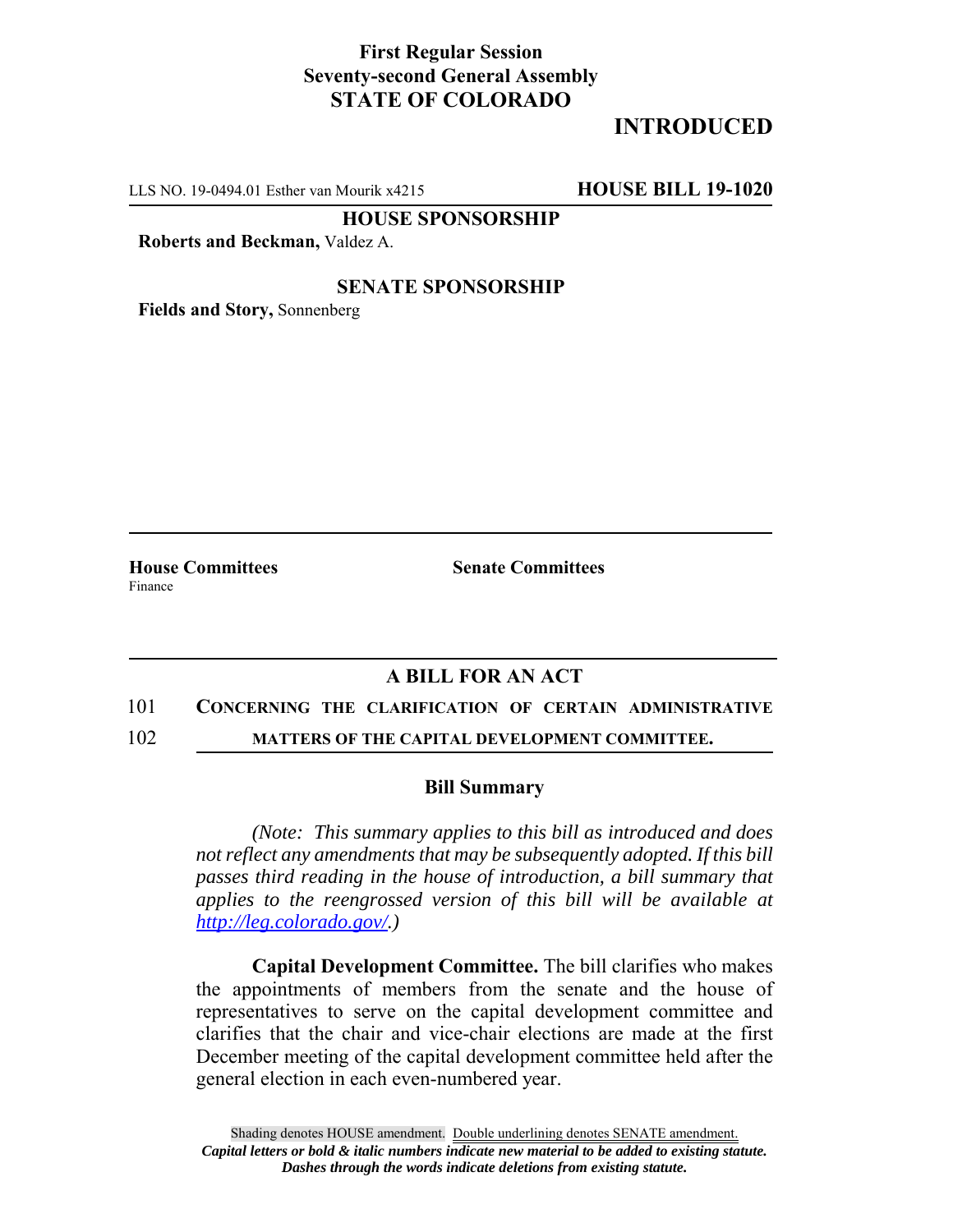*Be it enacted by the General Assembly of the State of Colorado:*

 **SECTION 1.** In Colorado Revised Statutes, 2-3-1302, **amend** (1) and (2) as follows:

 **2-3-1302. Capital development committee established.** (1) There is hereby established a joint committee of the senate and house of representatives officially known as the capital development committee. which shall consist of two majority party members and one minority party member of the house of representatives and two majority party members 9 and one minority party member of the senate. Members of the committee 10 shall be chosen in each house according to the method prescribed by the 11 rules of that house. The committee shall function FUNCTIONS during the legislative sessions and during the interim between sessions. THE COMMITTEE CONSISTS OF SIX MEMBERS SELECTED AS FOLLOWS:

 (a) THREE MEMBERS FROM THE SENATE, TWO APPOINTED BY THE PRESIDENT OF THE SENATE AND ONE APPOINTED BY THE MINORITY LEADER OF THE SENATE; AND

 (b) THREE MEMBERS FROM THE HOUSE OF REPRESENTATIVES, TWO APPOINTED BY THE SPEAKER OF THE HOUSE OF REPRESENTATIVES AND ONE APPOINTED BY THE MINORITY LEADER OF THE HOUSE OF REPRESENTATIVES.

21 (2) The capital development committee shall elect a chairman 22 CHAIR and a vice-chairman VICE-CHAIR at the first meeting held on or after October 15 in each odd-numbered year and at the first DECEMBER meeting held after the general election in each even-numbered year. The 25 chairmanship CHAIR and vice-chairmanship shall VICE-CHAIR APPOINTMENTS MUST alternate between a member from the house of